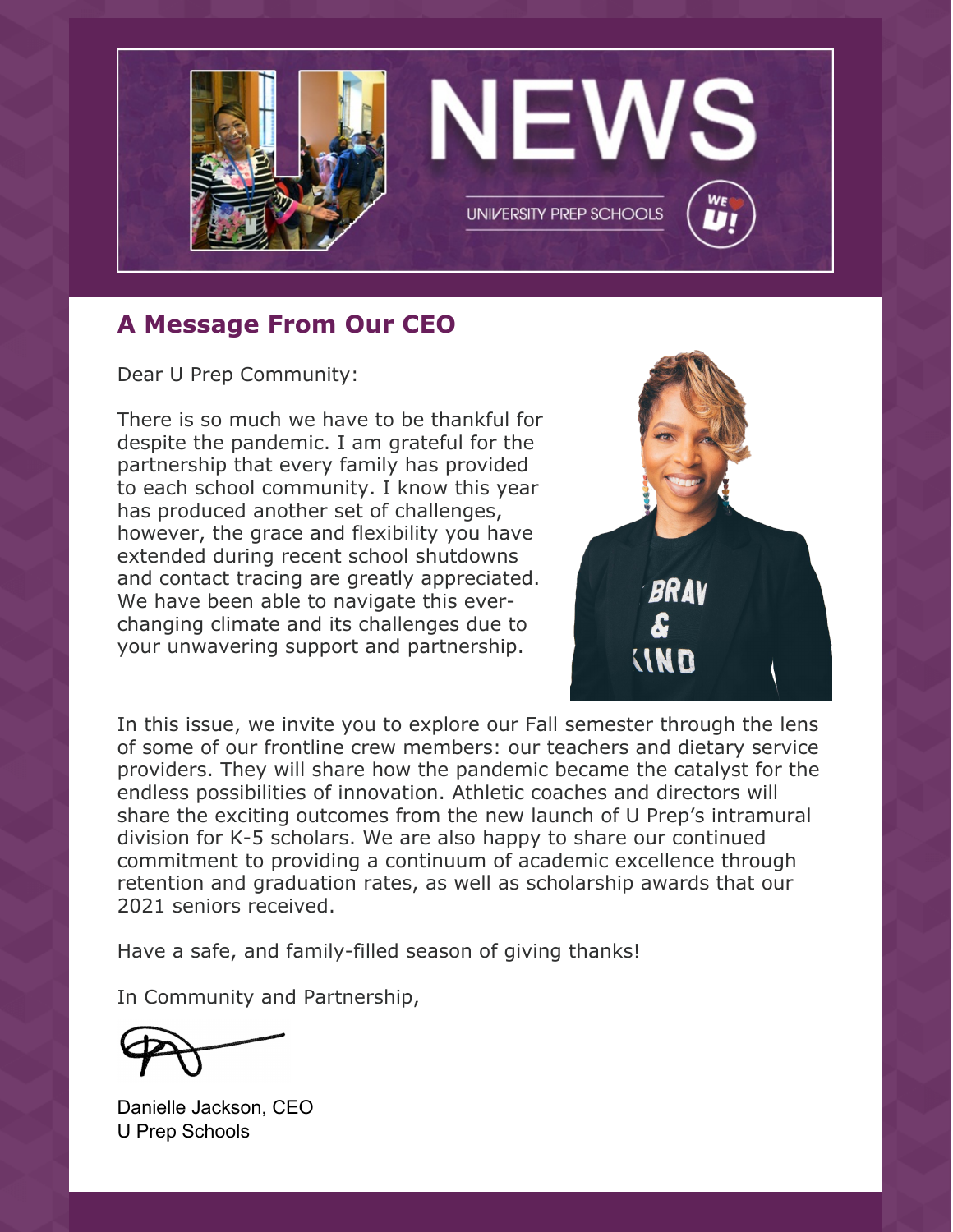

# **Gratitude at The U!**

The U Prep community is grateful for so much! Even though this year has welcomed its challenges, we remain in thankful posture. Click the link below and enjoy a [video](https://youtu.be/K1g-H3IMYmU) from our U Prep community, giving thanks.

### **[Watch](https://youtu.be/K1g-H3IMYmU) the Video Here**

# **Exciting New Options in U Prep Kitchens**

We are excited to share updates from our Food Services Department. These changes have already proved to be beneficial to our scholars. We sat down with the new Assistant Director of Food Services, Lakeitha Greene, to learn about all of the exciting changes happening within our schools' dietary division.



**Food Service [Updates](https://files.constantcontact.com/d7f950cf701/1d3eb15b-1756-468b-b148-e194cbb196b5.pdf)**



# **Teacher Profile: Teaching During a Pandemic**

Last school year was different from any year we have ever experienced. This forced the opportunity for our teachers to innovate and create, and enhance their practice. We talked to a few teachers about their pandemic teaching experience, specifically what they learned and what they carried over to this year. Click below to get an inside look at our teachers' stories.

### **Teaching [Experiences](https://files.constantcontact.com/d7f950cf701/f0c96f89-9683-482c-9db0-ebbf134a094f.pdf)**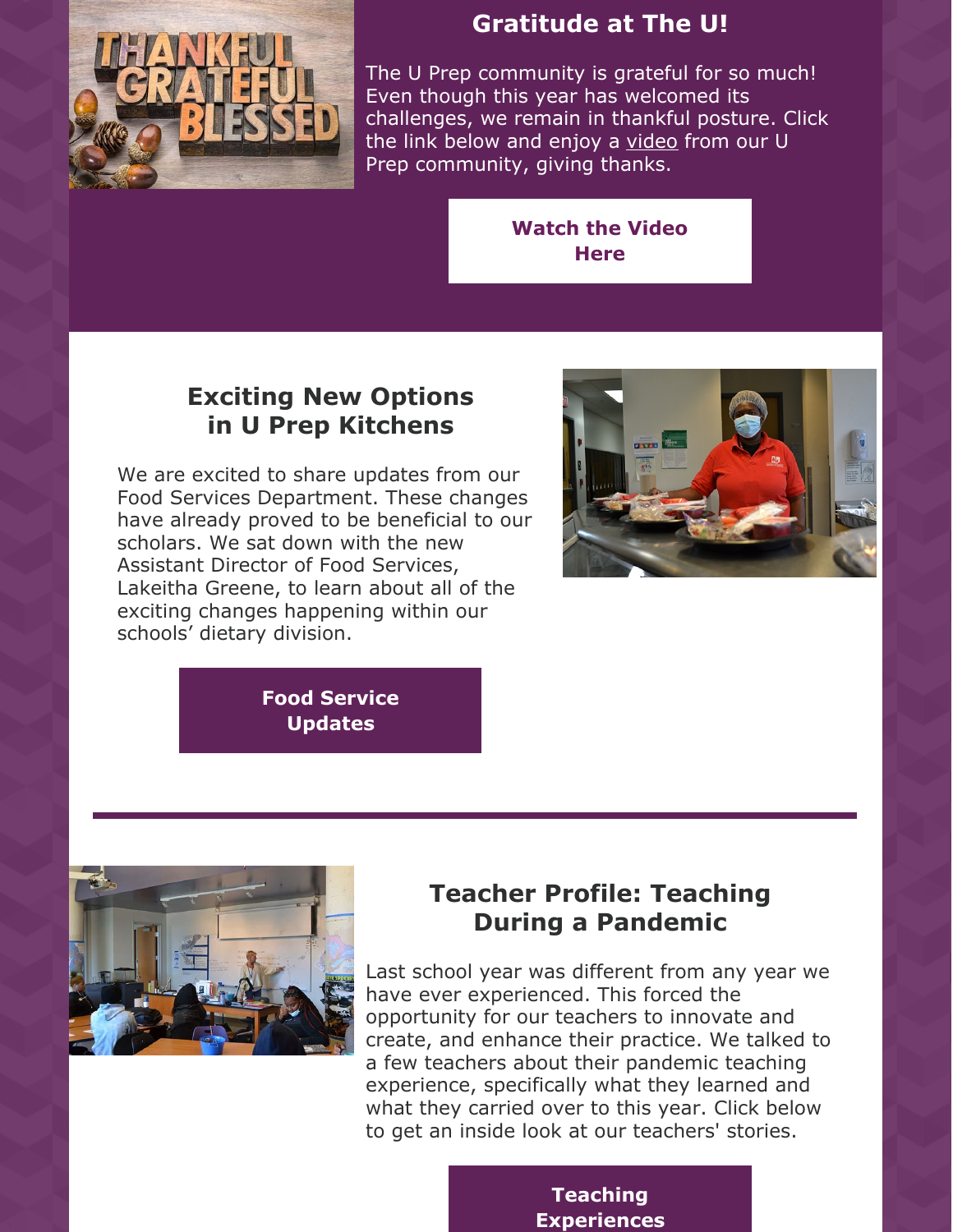

## **It is the Season of Giving**

U Prep's unique Career Pathways provide scholars with an awareness of the endless possibilities in their future careers, and exposes them to industries where diversity is lacking. Your contribution, no matter how small, will help us to sustain and grow our Pathway programs, to inspire and prepare more children for college, career, and success in life. Click below to donate today!

#### **You Can [Help](https://uprepschools.com/donate/) Here**

### **U Prep Fast Facts**

We are proud of who we are and our numbers represent that. Click below to check out the statistics of our U Prep Schools community.

> **U Prep [Stats](https://files.constantcontact.com/d7f950cf701/06ac5683-277b-4e04-af4d-dfd9a80f57f6.pdf)**





### **New Intramural Sports Program**

Participating in extracurricular activities is encouraged at U Prep. It helps mold scholars' characters and build on their creativity. We could not be more excited to announce the launch of our new Intramural Sports Program! Learn more about the program and how you can get your scholar involved below.

#### **IM Sports [Program](https://files.constantcontact.com/d7f950cf701/92711a1e-210c-48a2-ac0c-5d0d19fc947d.pdf)**